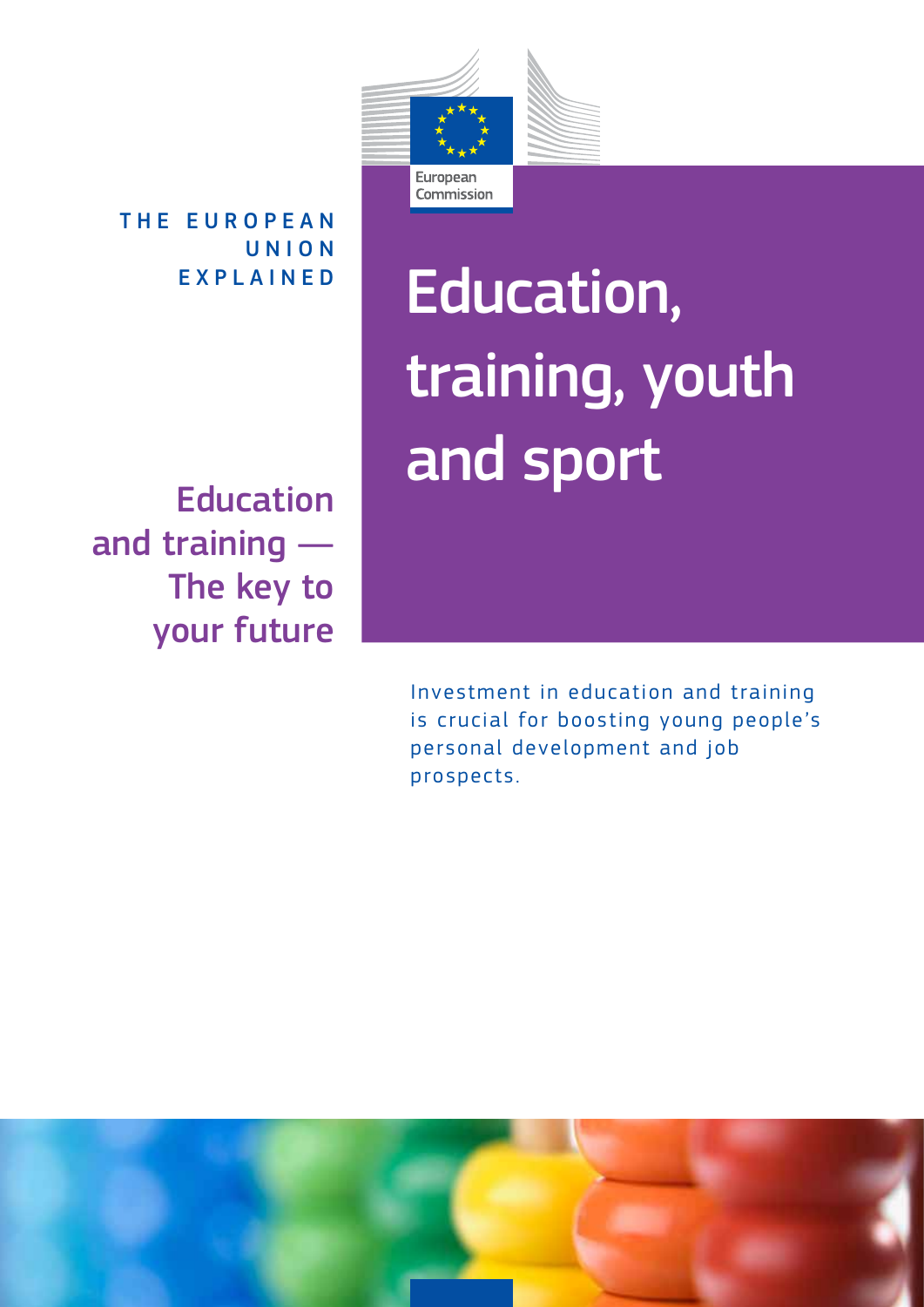# **THE EUROPEAN UNION EXPLAINED**

*This publication is a part of a series that explains what the EU does in different policy areas, why the EU is involved and what the results are.* 

#### *You can find the publications online:* **http://europa.eu/pol/index\_en.htm http://europa.eu/!bY34KD**

How the EU works Europe in 12 lessons Europe 2020: Europe's growth strategy The founding fathers of the EU

Agriculture Banking and finance Borders and security Budget Climate action Competition Consumers Culture and audiovisual Customs Digital agenda Economic and monetary union and the euro Education, training, youth and sport  $\boldsymbol{*}$ Employment and social affairs Energy Enlargement Enterprise Environment Fight against fraud Food safety Foreign affairs and security policy Humanitarian aid and civil protection Internal market International cooperation and development Justice, fundamental rights and equality Maritime affairs and fisheries Migration and asylum Public health Regional policy Research and innovation Taxation Trade Transport

#### **CONTENTS**

| Why do we need<br>European action? 3 |
|--------------------------------------|
|                                      |
| What the EU does 10                  |
|                                      |
| Find out more 16                     |
|                                      |

#### **The European Union explained: Education, training, youth and sport**

European Commission Directorate-General for Communication Citizens information 1049 Brussels BELGIUM

Manuscript updated in November 2014

Cover and page 2 picture: © Glowimages/Getty Images

16 pp. — 21 × 29.7 cm ISBN 978-92-79-42096-2 doi:10.2775/5364

Luxembourg: Publications Office of the European Union, 2014

#### © European Union, 2014

Reproduction is authorised. For any use or reproduction of individual photos, permission must be sought directly from the copyright holders.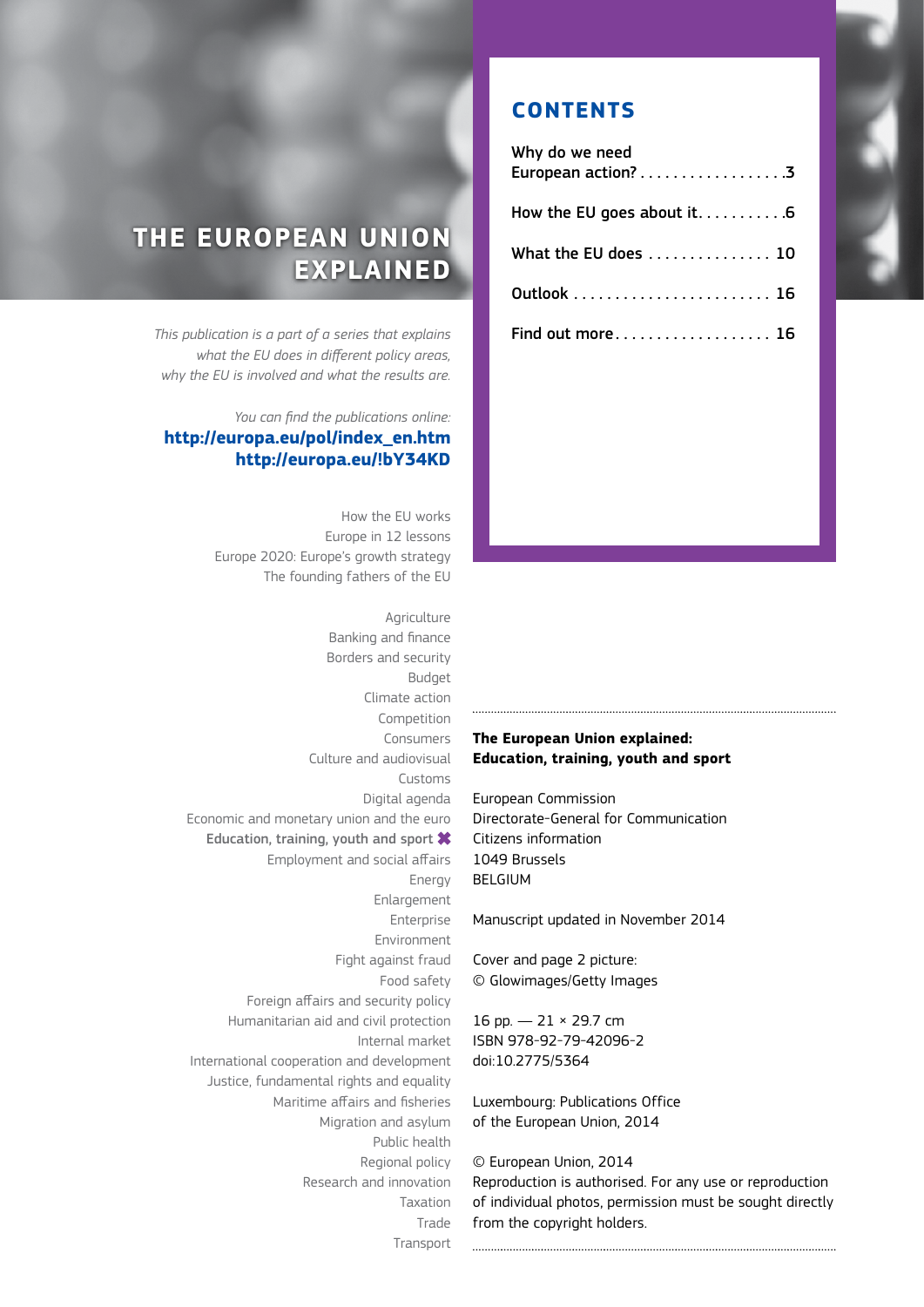# <span id="page-2-0"></span>**Why do we need European action?**

#### Education and training — For your future — For our future

**For you:** Investing in education and training is the key to your future, particularly if you are a young person. Learning a second or third language will not only make it easier for you to get to know other countries, their people and different ways of life; it may also enable you to study or train abroad and improve your prospects of a fulfilling and well-paid job in the future. Studies show that highly skilled people are twice as likely to be employed and almost three times more likely to earn an above-average income than poorly skilled people.

**For your country:** In a world which is becoming increasingly interdependent, national economies will only achieve their full potential if they are underpinned by strong education and training systems. A country that invests intelligently in education and training will prosper in business, science and the arts. Moreover, ensuring educational opportunities for everyone will help to secure social justice and social cohesion.

# © Fotolia/MF

*Education was essential to the blossoming of classical Greek civilisation.*

#### Did you know?

*20 % of Europeans have low levels of basic skills like literacy and numeracy, which makes it difficult for them to access the labour market and to fully participate in society.*

**For Europe:** Our success in a competitive global market relies on a skilled labour force, producing excellent and innovative goods and services. But there is much more to education than economic outcomes: a democratic culture in Europe can only thrive if all of us are aware of our civil rights and responsibilities. Active citizenship needs to be taught and learned at home, in school and outside.

#### Erasmus+

In view of the key role of education for the future well-being of citizens, nations and Europe as a whole, the EU has developed an ambitious programme: Erasmus+. The programme aims to boost people's personal development and job prospects. It supports all sectors of education and training, as well as nonformal learning for youth, volunteering and grassroots sport. It replaces several previous programmes, with streamlined and simplified application rules and procedures.

Since 1987, more than 3 million higher education students have benefited from Erasmus grants. Erasmus+ has increased EU funding significantly. It aims to support another 4 million young people, students and adults between 2014 and 2020 to gain experience and skills by studying, training, taking part in youth exchanges or volunteering abroad. It also significantly increases opportunities for cooperation between education institutions or youth organisations as well as between the worlds of education and work.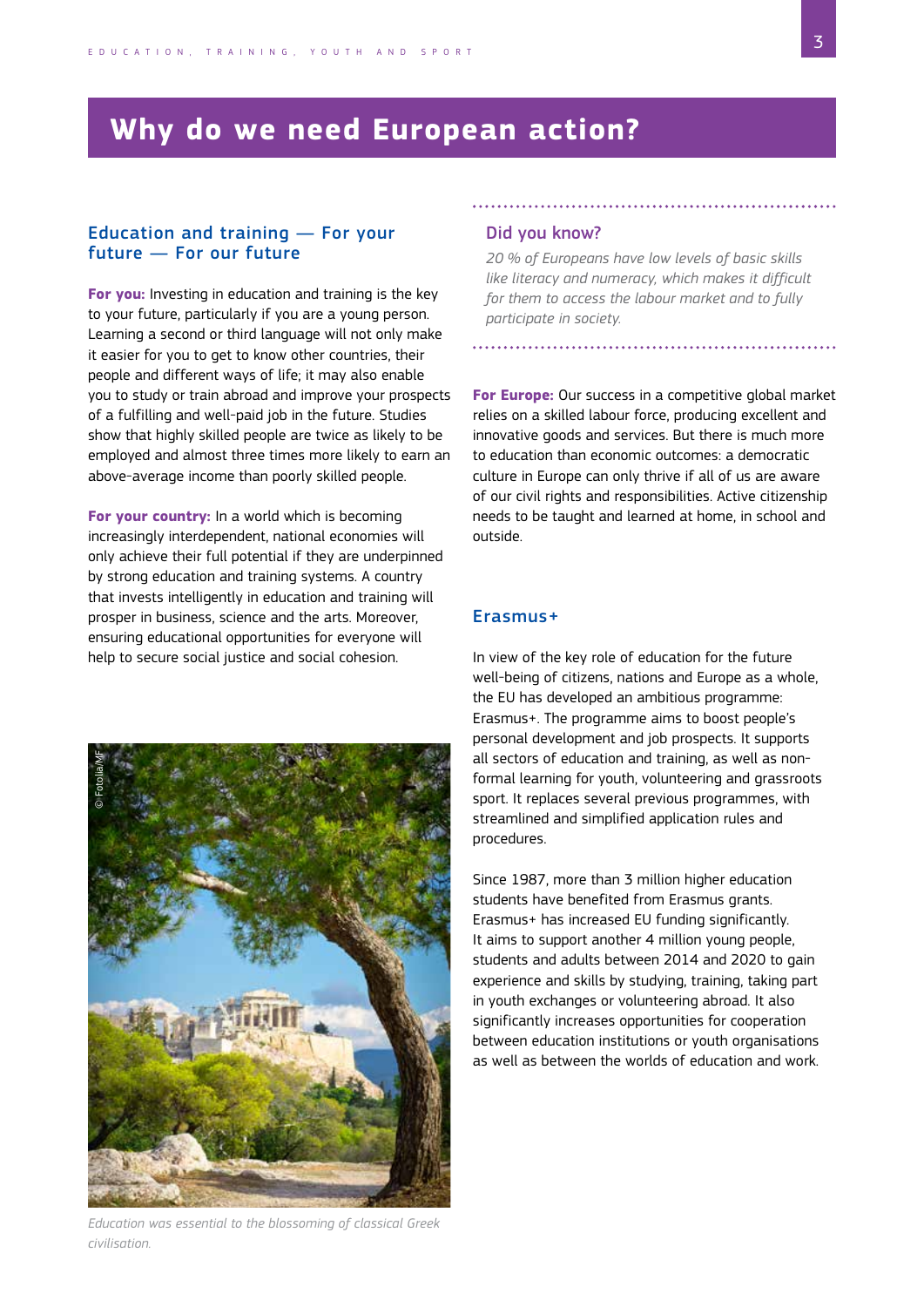#### Alarming figures — The skills gap

The global economic crisis has exposed structural weaknesses with serious consequences for millions of people. The youth unemployment rate stands at more than 20 % for the EU as a whole, and is above 50 % in some Member States. However, the crisis is not the only cause of unemployment. Poor education and a lack of skills also contribute to joblessness.

#### Did you know?

*Not being able to read and write does not only ruin lives; it brings about enormous costs for society. The costs of illiteracy — in the developed countries alone — amount to more than €500 000 000 000 (500 billion) each year.*

About 20 % of young people in the EU do not reach minimum levels of basic skills in reading, maths and science. Six million leave education and training with only lower secondary education or less. You can imagine the impact of these deficits: a recent survey revealed that only one out of two adults with low skill levels is employed, whereas the employment rate for highly skilled adults is substantially higher.

Does that mean that gaining qualifications is the best route to getting a job? It is definitely the safest. Many employers are desperately looking for skilled workers. One employer in three has difficulty finding people with appropriate skills. This is particularly true in the most innovative sectors of the economy, where there are thousands of job vacancies in the fields of engineering, science and technology.

The mismatch between the skills being asked for by employers and those being offered by job-seekers is called the skills gap. It is one of the most acute problems facing European countries. Bridges are needed to close the gap. The most solid bridges are education and training.

#### Retirees bridging the gap

*The European HEAR ME project (Highly Educated Retirees Mentoring Early School Leavers) recruited retirees or people approaching retirement who wished to work with young people. The volunteers attended a series of courses on mentoring skills. The retirees then acted as mentors, providing help and guidance to early school leavers with special needs to support their educational and employment goals.*



*Manufacturers are struggling to find skilled workers.*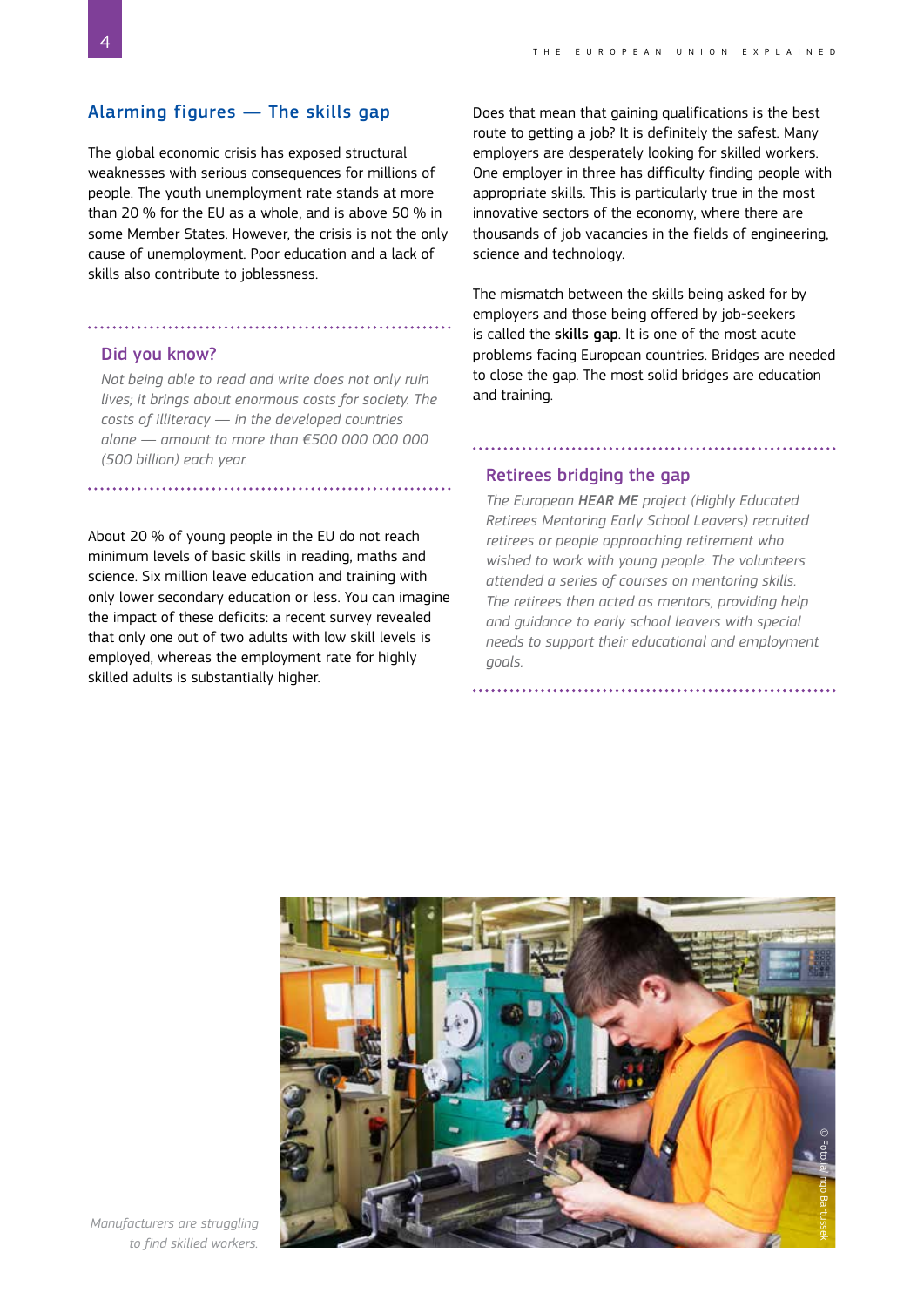

*Subsidiarity in practice: what you learn at home need not be learned at school.* 

#### Tackling challenges together

Millions of people and organisations are involved in the process of learning; from students, trainees and parents, to teachers, universities, enterprises and youth organisations, all the way up to governments and the EU. How can they share their respective responsibilities in a smart way? The principle of subsidiarity provides some guidance. It means that decisions should always be taken as closely as possible to the people concerned.

#### Responsibilities in education — What do you think?

*Whose role is most important in the process of education and training? Governments, schools, teachers, or parents?* 

*What about your own role?* 

*To what extent can you decide where, when and what to learn?*

That's why — according to the EU treaties — each EU country is responsible for developing its own education, training and youth policies. It is up to the national governments to decide on the content of teaching and the organisation of education. Each government, in turn, is free to allow education matters to be dealt with at the regional or local level. Many decisions are also further delegated to universities, schools, and training establishments. Some of them are implemented by youth organisations.

However, in order to flourish, knowledge needs to grow and expand, including by crossing borders. This is where the European dimension in education, training, and youth policies comes in. Member States can improve their policies by learning from each other's experiences; students, apprentices, volunteers, teachers, youth workers, schools, universities and youth organisations can cooperate across borders. Cooperation at European level is necessary to create the best learning environments for all and to deliver highly valued qualifications.

Consequently, cooperation programmes in education, training, and youth have been on the European agenda for many years: the Erasmus programme was adopted in 1987 and Europe's first youth programme 'Youth for Europe' in 1988. However, it was not until the Treaty of Maastricht (1993) that formal European competences in the field of education, vocational training and youth were included in the Union's founding treaties.

#### Did you know?

*Sport was added as a new EU competence in the Lisbon Treaty (2009). The importance of having a Europe-wide approach is clear when it comes to promoting the social and economic benefits of participation in sport and physical activity and to tackling threats to sport such as match-fixing, sport-related violence or doping. Sharing information at EU level helps Member States develop effective policies to counter such challenges.*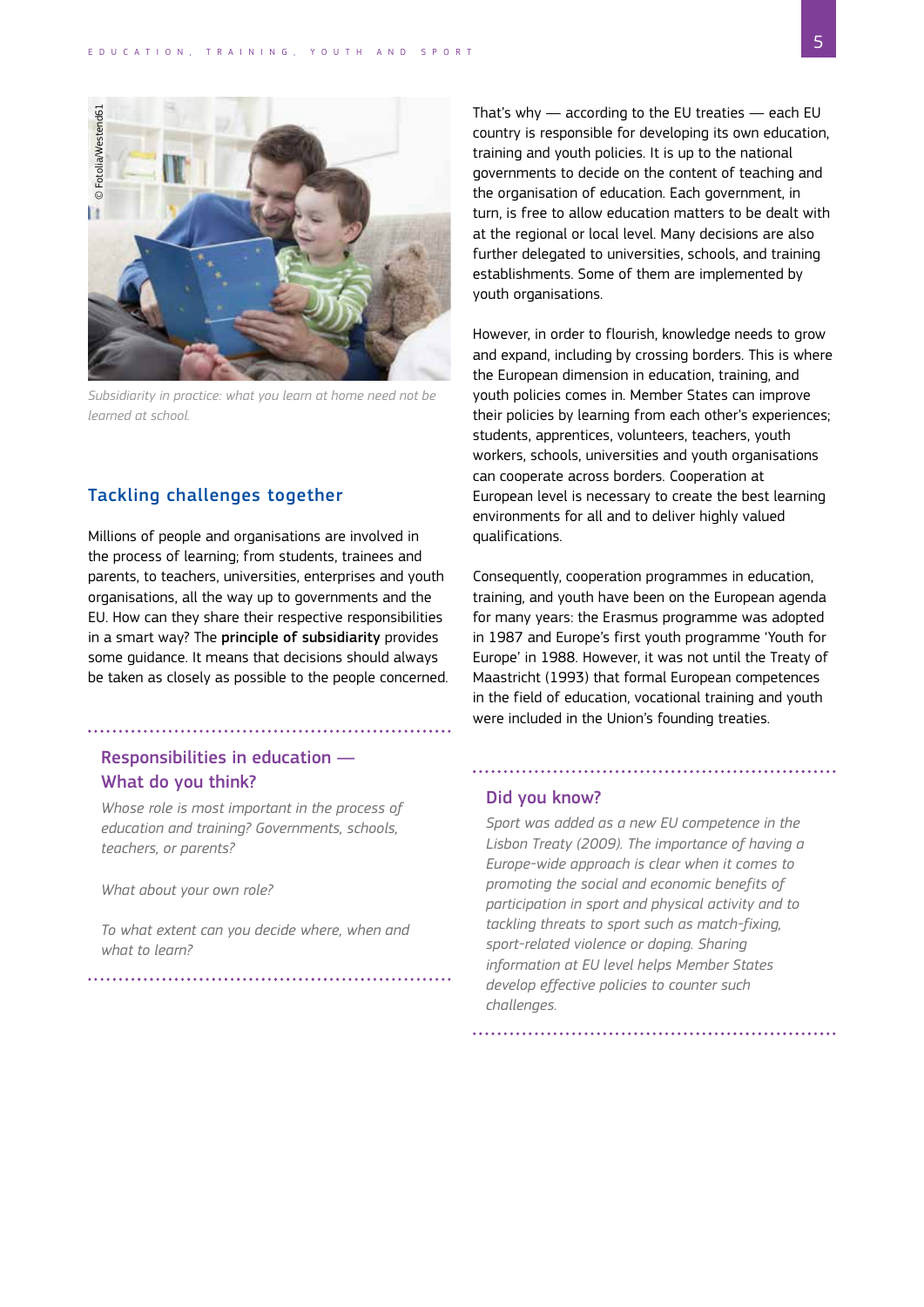# <span id="page-5-0"></span>**How the EU goes about it**

The EU is committed to opening minds and the doors of opportunity through its support for education, training and youth policy.

#### Open your mind: learning happens continuously

'Life is about learning; when you stop learning, you die' (Tom Clancy).

**Learning happens continuously.** Talking to someone you did not know before provides an opportunity to learn about his or her views, preferences, etc.

**It is almost impossible not to learn.** Try to avoid learning for just an hour. Do you have any chance of succeeding?

You don't. Even in preparing for this experiment, you will have to reflect on what activities to refrain from. As a result, you will develop — through your own experience — a clearer view of what learning is about. Personal experience is learning at its best.

**Learning is more than sitting in a classroom.** It is more than absorbing facts. Learning is about life.

Accordingly, the EU promotes a broad and comprehensive approach to learning, which includes a whole range of different learning methods and learning environments, for example non-formal, informal and lifelong learning.



© Shutterstock/Alexander Raths

*Learning about solidarity, learning about life.*

**Non-formal learning** means learning outside the formal school or training environment and takes place through organised activities involving some form of learning support, for example:

- structured online learning;
- in-company training;
- volunteering or taking part in youth exchanges;
- programmes to impart literacy or work-related skills to school drop-outs.

**Informal learning** means learning that is not organised or structured in terms of goals, time or instruction. This covers skills acquired (sometimes unintentionally) through life and work experience. For example:

- project-management or IT skills acquired at work;
- languages and intercultural skills acquired during a stay abroad;
- social skills acquired through volunteering, cultural activities and sport and through activities at home (for example taking care of a child).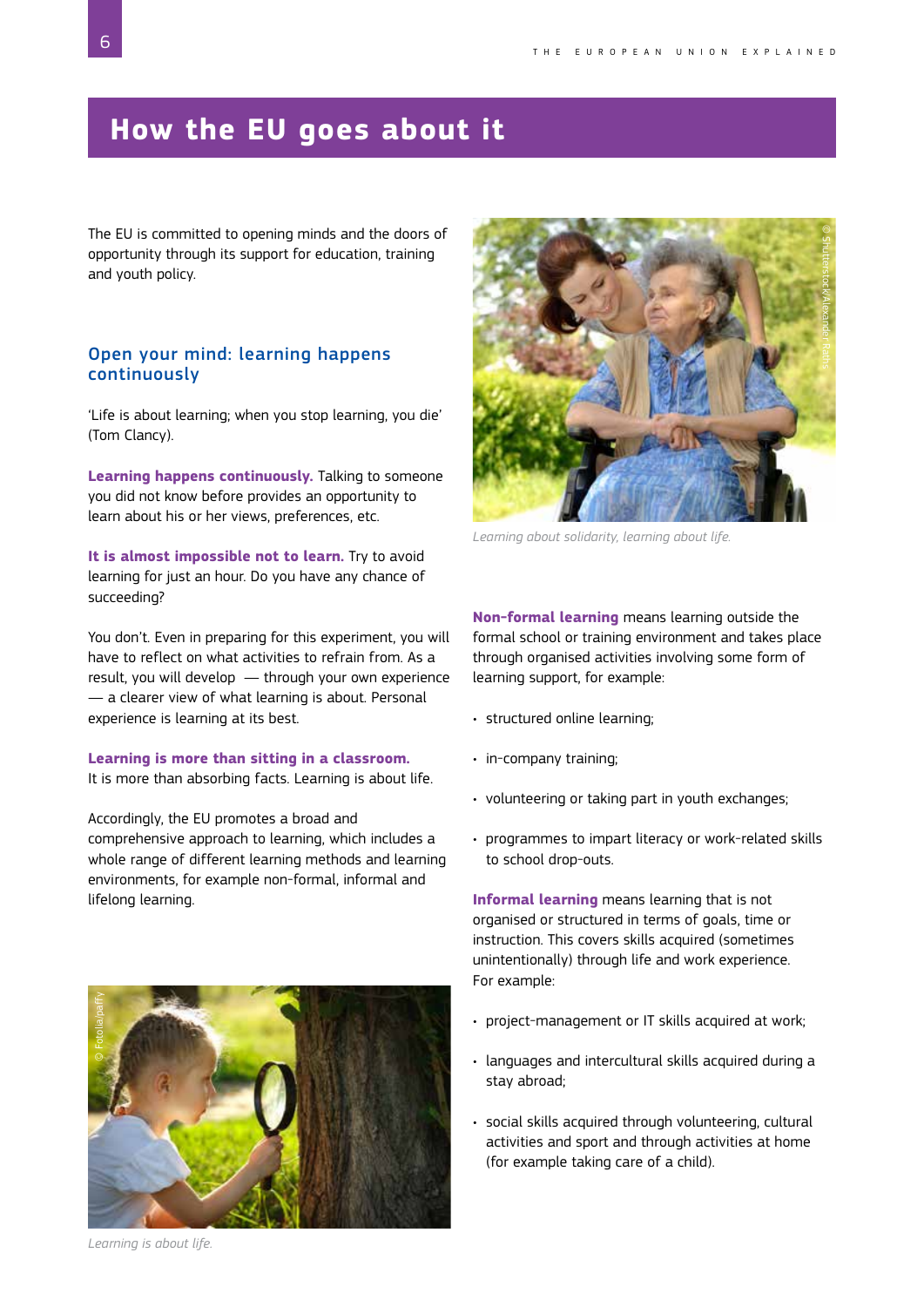**Lifelong learning** means learning new things throughout your life, particularly after you have completed your initial formal education. Remember: it is never too late to learn!

. . . . . . . . . . . . . . . .

#### Lifelong learning for people with intellectual disabilities

*For people with intellectual disabilities, lifelong learning is not only about learning new skills. It is also about being included in society, being able to represent themselves and taking more control of their daily life. However, many training courses and classes are not suited for people with intellectual disabilities. Often, the teaching materials are complicated to figure out and it is difficult to understand what the teacher is saying.* 

*That's why organisations from many EU countries have come together and set up the Pathways project. The participants have developed training courses, booklets and online tools, explaining how to make information more accessible. This project will make it easier for people with intellectual disabilities to take part in lifelong learning.*

#### Open your door: cooperation with the world

Europe is not a closed shop — particularly when it comes to education, training and youth policy.

• The EU supports cooperation around the world aiming at the development and modernisation of higher education institutions in the partner countries. Partner institutions can be chosen in EU neighbouring countries, the western Balkans and Russia as well as regions in Asia, Latin America and Africa.

#### • The EU supports cooperation projects between youth organisations worldwide. These projects aim to improve the quality and recognition of youth work, volunteering, youth exchanges and other non-formal learning activities in different regions of the world.

• The Jean Monnet programme encourages teaching, research and reflection on European integration worldwide. Between 1990 and 2011, the Jean Monnet programme helped to set up approximately 3 700 projects in the field of European integration studies, including 165 Jean Monnet European Centres of Excellence, around 880 university chairs and almost 2 200 permanent courses and European modules. The programme now operates in 72 countries throughout the world.

#### Promoting knowledge about the EU worldwide

*'The Jean Monnet Action is really crucial. The economics programme now serves as a vehicle for developing EU-related curricula, inviting European academics and practitioners ... and promoting various activities to increase the Korean public's awareness about the EU.'*

Professor Woosik Moon, Jean Monnet Chair of EU Economics at Seoul National University, South Korea.

#### The EU plays a supporting role

Member States are responsible for the content and organisation of their education and vocational training systems. The EU respects the diversity of national rules and priorities and is not entitled to harmonise the laws and regulations of its Member States in these fields (Articles 165 and 166 of the Treaty on the Functioning of the European Union).

Accordingly, the EU is not in a position to lay down the rules on education, training and youth policy. Does this mean that the EU stands by and just watches? Not at all! The EU plays a unique role in the European learning process as a coordinator, facilitator and advisor. The EU encourages cooperation between Member States and supplements their action. What does that mean in practice?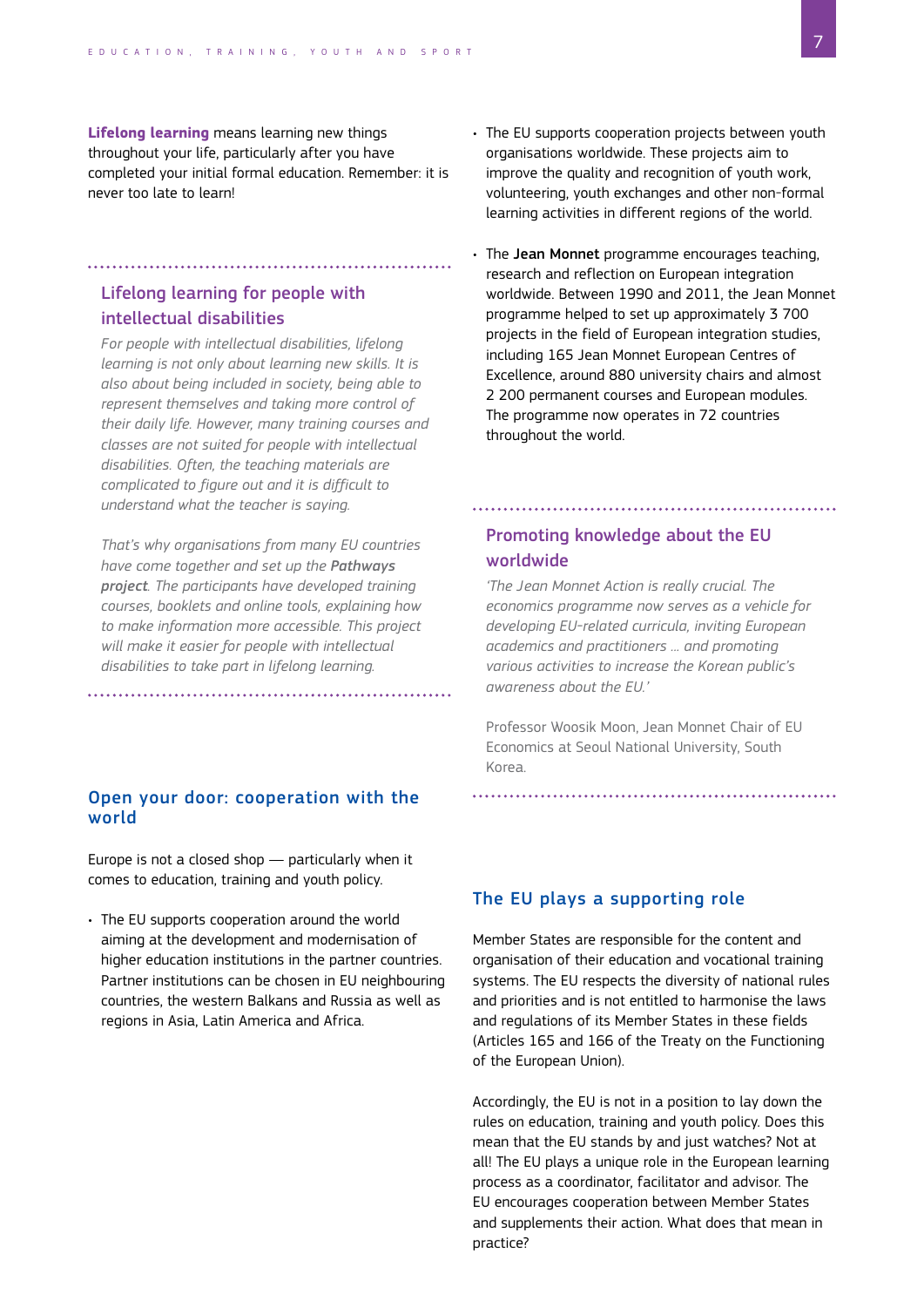It means, for instance, that the EU:

- **supports** students, doctoral candidates, trainees, teachers, trainers, and lecturers to study, teach, or gain work experience abroad as well as young people to participate in youth exchanges or volunteering abroad;
- **encourages** Member States to reform and modernise education and training systems and develop youth policies so that they are better equipped to tackle today's and tomorrow's challenges;
- **facilitates** people's integration into the labour market, in particular through vocational education and training;
- **promotes** cooperation between governments, universities, colleges and schools, training establishments enterprises, social partners, youth and civil society organisations.

#### Why cooperate at EU level?

Cooperation at EU level helps European countries to improve their education systems. It allows countries to work together and to learn from each other by sharing best policy practices.

#### Cooperation at EU level: the European semester

Europe 2020 is the EU's strategy for economic growth and job creation. Its cornerstone is the European semester, set up in 2011 as a yearly cycle of economic policy coordination and dialogue involving European institutions, EU governments and national parliaments. As part of this exercise, the EU adopts country-specific recommendations which aim to give guidance to Member States on how to ensure competitiveness and job creation. As education and training are of growing importance for employment and economic development, the country-specific recommendations also address to a considerable and increasing extent — issues linked to education and training.

#### Cooperation at EU level: the mobility scoreboard

*With the participation of the Member States, the EU has developed the mobility scoreboard. The scoreboard identifies five key factors that influence young people's motivation and ability to study or train abroad. It appears (as of January 2014) that the support varies significantly between Member States.*

- *— Germany, Belgium, Spain, France and Italy provide the most comprehensive information and guidance about mobility opportunities.*
- *— Cyprus, Luxembourg and the German-speaking part of Belgium place greatest emphasis on language learning in schools. This is often an important factor for deciding to study, train or work abroad.*
- *— The Flemish part of Belgium, Germany, Italy and Austria stand out for having well-developed financial support for students from disadvantaged backgrounds who wish to study or train abroad.*

#### The EU pursues ambitious goals

Learning is about progress. The same is true of education and training policies. Therefore, to measure progress, the EU and its Member States set the following benchmarks to be reached by 2020.

- The share of 15-year-olds with insufficient abilities in reading, maths and science should be less than 15 %.
- School dropout rates should be reduced to less than 10 %.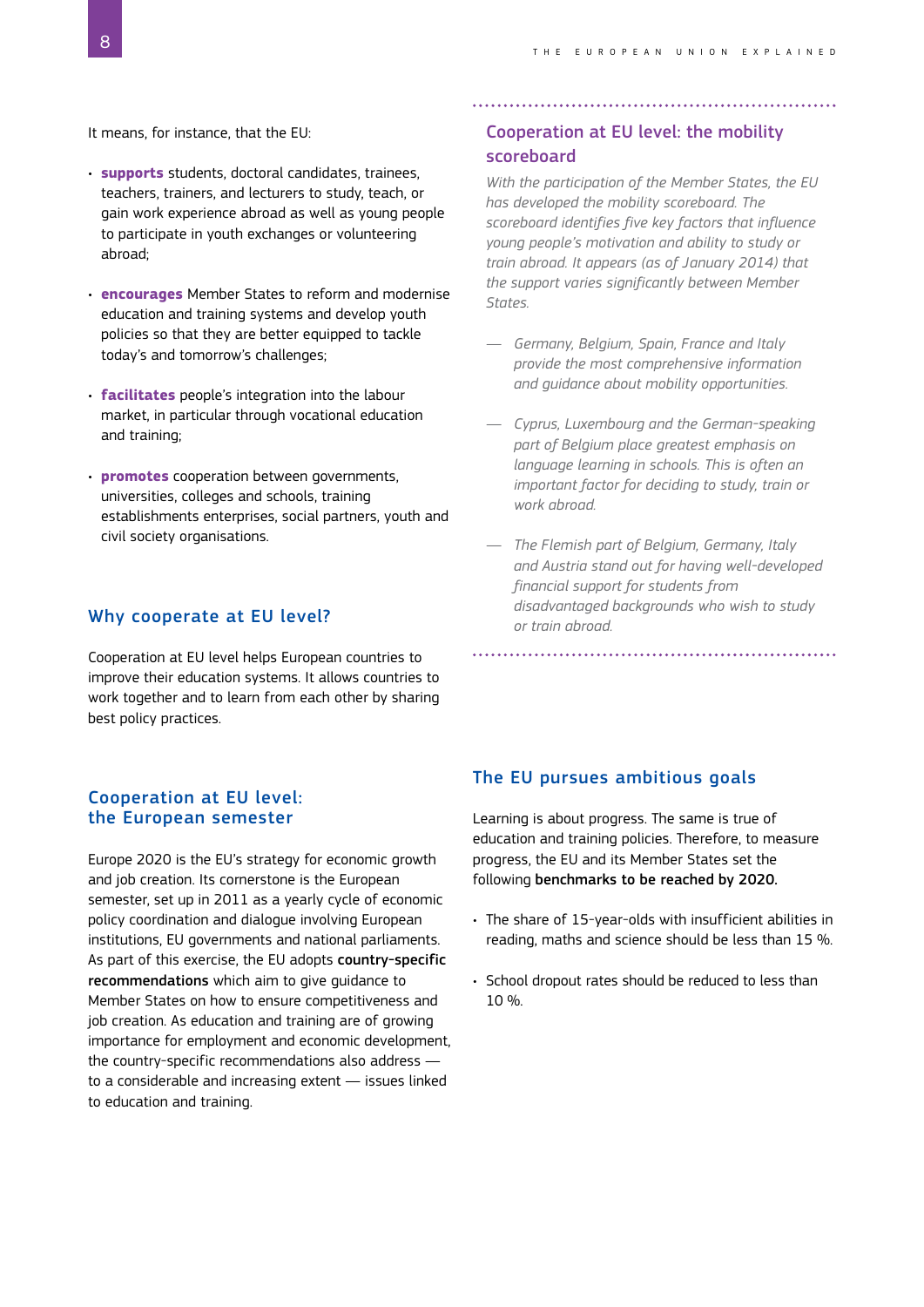- At least 40 % of young adults should complete higher education.
- At least 20 % of higher education graduates should have spent a period of study or training abroad.

Where do we stand today? Are we on track for reaching the ambitious goals set for 2020? According to the PISA 2012 survey the picture is mixed.

Whatever the outcome in certain subjects, or for certain countries, much remains to be done. As long as millions of young people in the EU are struggling with reading, writing, and maths, we cannot lean back and relax.



*Estonia (this is its capital Tallin) ensures equal learning* 

#### PISA 2012 survey

*The Programme for International Student Assessment (PISA) is a worldwide study by the Organisation for Economic Cooperation and Development (OECD). PISA assesses the extent to which 15-year-old students have acquired key knowledge and skills in maths, reading, and science. The first survey was performed in 2000, and the assessment has since been repeated every 3 years. All 34 OECD member countries and 31 partner countries and economies participated in PISA 2012. Here are some of the results.*

#### The EU is improving in reading and science!

*The EU is on its way to reaching the benchmark of having fewer than 15 % of students with insufficient abilities by 2020.*

#### Reading:

*23.1 % in 2006 → 17.8 % in 2012.*

Science: *20.3 % in 2006 → 16.6 % in 2012*

#### We are lagging behind in maths!

*The average share of low-achieving students in maths has essentially remained the same in PISA 2012 (22.1 %) in comparison to PISA 2009 (22.3 %).* 

#### Some countries stand out!

*Four EU Member States (Estonia, Finland, Poland and the Netherlands) are among the top performing countries with a rate of low achievers in maths better than the EU benchmark of 15 %.*

*Estonia is best in class regarding its proportion of low achievers in maths: only 10.5 % (compared to 22.1% in the EU as a whole).* 

#### Others are way behind!

*There are EU Member States where between one third and one half of the 15-year-olds score at the lowest PISA level.*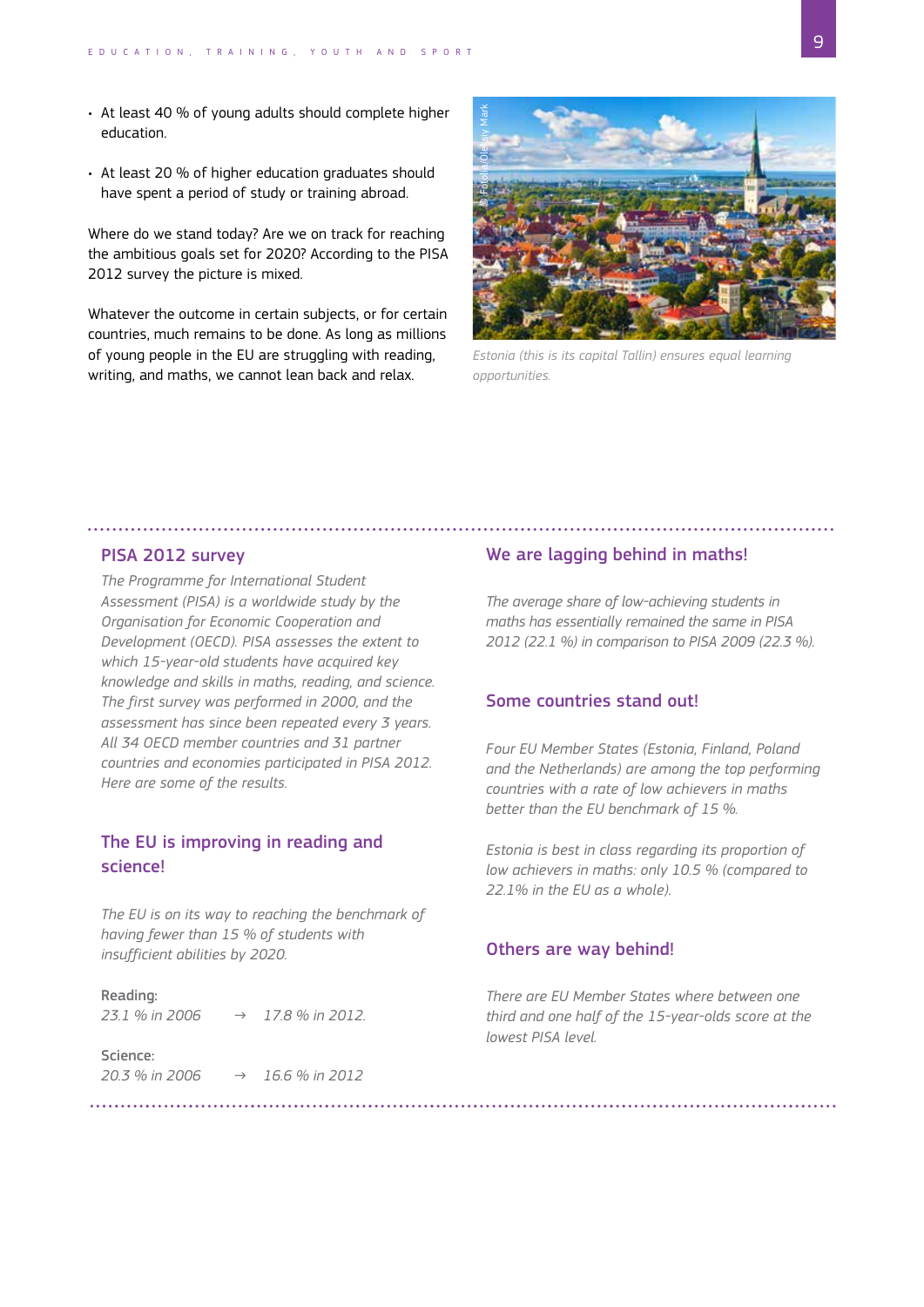# <span id="page-9-0"></span>**What the EU does**

The EU is investing  $E14.7$  billion in Erasmus+, the EU programme for education, training, youth and sport for 2014–20.

Erasmus+ seeks to boost the job prospects and the personal development of young people. It helps our education, training and youth systems deliver teaching, learning and youth activities that gives people the skills they need in today's and tomorrow's labour market and society.

If you are interested in EU funding for education, training, youth and sport, then you will find essential information here. More detailed information is available in the *Programme guide for applicants.* You will find the programme guide and a lot of other information on the Erasmus+ website ([http://ec.europa.eu/programmes/](http://ec.europa.eu/programmes/erasmus-plus) [erasmus-plus](http://ec.europa.eu/programmes/erasmus-plus)).

#### Erasmus+ has three key actions

- Key Action  $1$  Learning mobility: support for studying, working, taking part in youth activities, teaching, training or developing professional and personal skills and competences abroad.
- Key Action 2 Cooperation and partnership: opportunities for collaborative partnerships between education, training and youth organisations, as well as between the worlds of education and work.

• Key Action  $3$  — Policy reform: supports the processes of reflection, dialogue and evidence-building needed to deliver reform in education, training and youth policies and systems.

#### **Key Action 1:** Learning mobility of individuals

This section outlines Erasmus+ opportunities for all kinds of learners and staff in education, training and youth organisations.

Are you …

… a student in higher education wanting to study or train abroad?

… in vocational education or training and looking to expand your skills?

… a young person wishing to benefit from a youth exchange or to volunteer abroad?

… a teacher, employee or youth worker, wanting to teach or train abroad?

Then this section may contain information on new opportunities for you.

#### Languages for people on the move

*The better your language skills, the more you will benefit from your time abroad. Practicing different languages is an important aspect of most mobility actions. If you're a university student, volunteer or staff member leaving for at least 2 months, or a vocational learner staying abroad for at least 1 month, Erasmus+ offers you the chance to reinforce your knowledge of the language you will use for studying, working or volunteering.*

*When your mobility application has been approved, you will be asked to check your language competences and offered a language course either before leaving or during your stay abroad. Contact your home institution or organisation to find out more about this new opportunity offered by Erasmus+. Brush up your language skills and get ready to move!*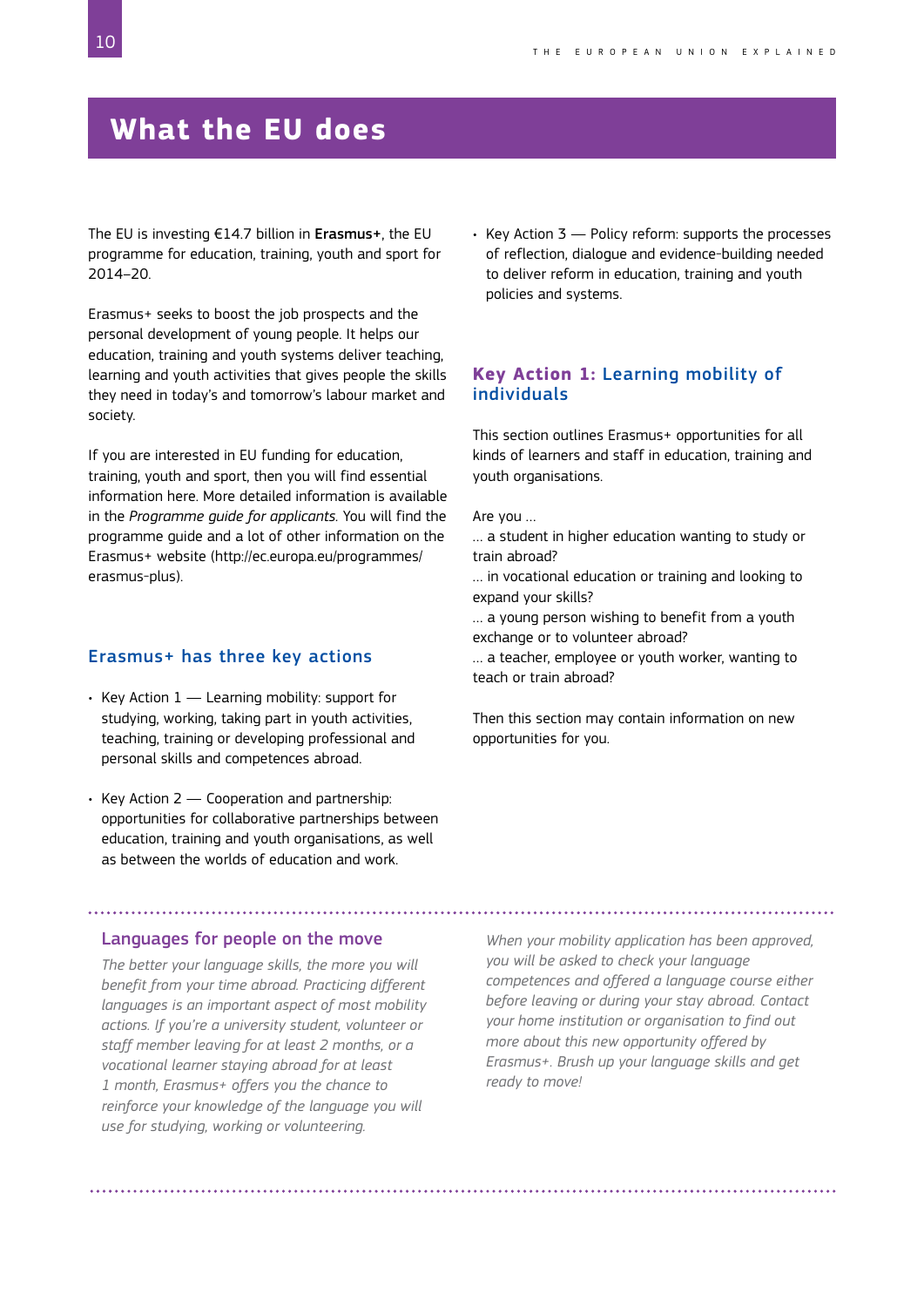#### STUDENTS IN HIGHER EDUCATION

Study periods: students can spend 3 to 12 months studying at a university or college in another country.

Traineeships: alternatively, they can do a traineeship in a workplace abroad lasting from 2 to 12 months.

Recent higher education graduates can also do a traineeship abroad within 1 year of graduation. But plan ahead! You have to be selected by your university or college during your last year of study.

Erasmus+ also supports some European students to study in the rest of the world and students from elsewhere in the world to study in Europe.

*'Studying at another university helped me broaden the scope of my field of study more than ever before. But the best part of the experience was meeting a lot of people with whom I am sure to work in the future.'*

Robert (United Kingdom) on studying industrial design for 10 months at Delft University of Technology, the Netherlands.

#### MASTER'S STUDENT LOANS

Erasmus+ supports new low-cost loans to help master's students to study in other European countries. Students are able to apply for a favourable loan for a full master's degree abroad and can borrow up to €12 000 for a 1-year course or up to €18 000 for a 2-year course.

#### JOINT MASTER'S DEGREES

Erasmus+ offers master's students worldwide the chance of a scholarship to follow joint, high-level international study programmes run by university partnerships. The joint master's programmes lead to a degree issued jointly by all or some of the participating institutions. You can get more information from the international office of your higher education institution.

#### MOBILITY IN VOCATIONAL EDUCATION AND TRAINING

Mobility abroad can help young people in vocational education and training to gain the skills needed for today's competitive employment market.

Upper secondary students in vocational training schools, trainees and apprentices may complete a traineeship or apprenticeship abroad, hosted by a company, a workplace (for example an NGO or public organisation) or vocational school, with a period of work-based learning in a company. Traineeships may last from 2 weeks to 1 year.

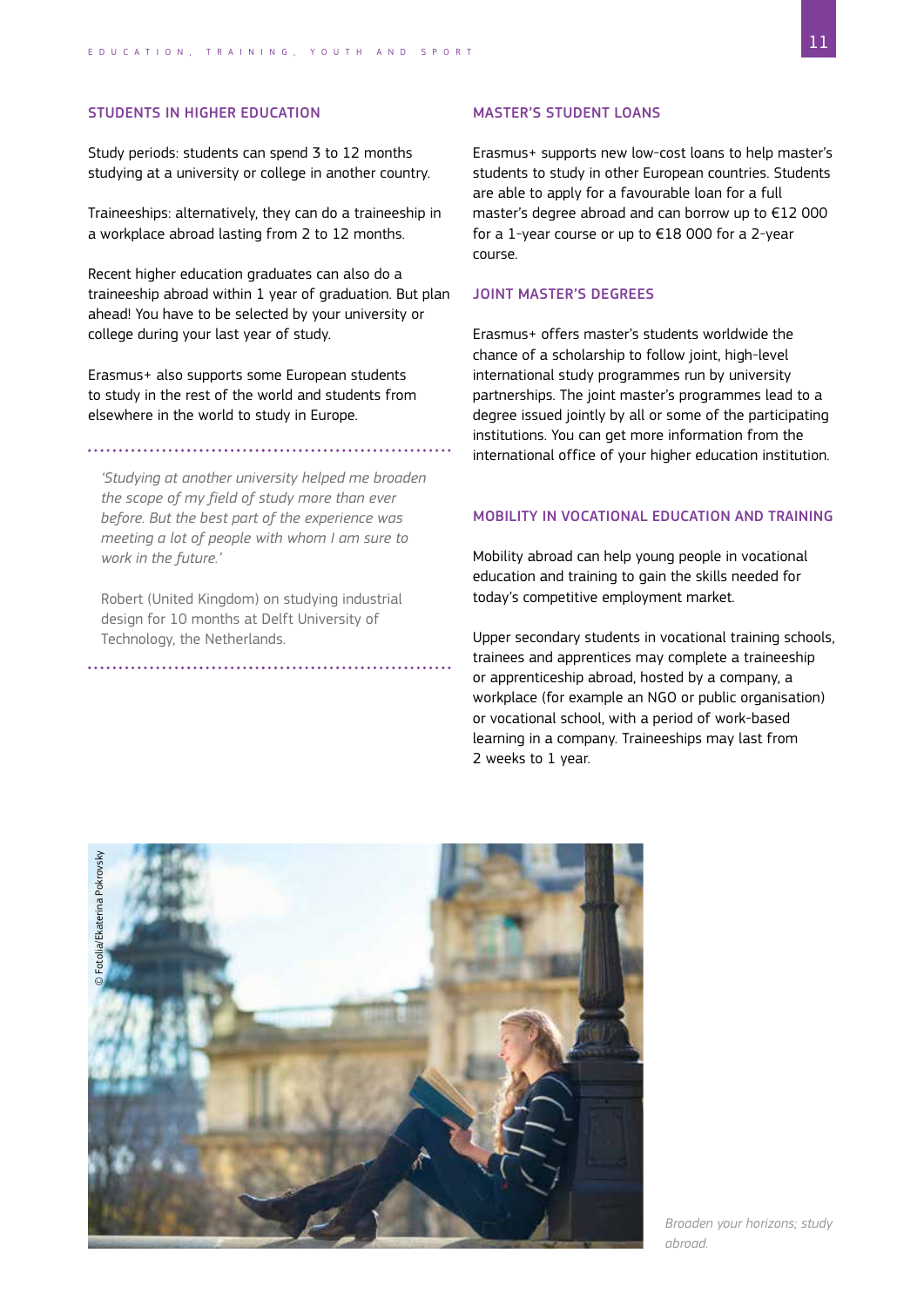

*Gather professional experience in a country known* 

Also, recent graduates (that is former apprentices) may participate in a mobility activity. They must undertake their traineeship abroad within 1 year of qualifying.

*'My mobility experience has definitely helped further my career. Without it, I wouldn't have had the confidence to apply for the Young Chef of the Year competition, never mind winning it. I'd highly recommend this to anyone. My trip to France was, and to this day, still is, one of my greatest memories.'*

Deborah (United Kingdom) on experiencing a work traineeship in Lyon, France.

If you are interested in applying, you should approach your vocational education and training institution.

#### YOUTH MOBILITY: YOUTH EXCHANGES AND PARTICIPATION IN THE EUROPEAN VOLUNTARY **SERVICE**

Youth exchanges help young people acquire skills like project management and teamwork. Such opportunities outside the school environment enable groups of young people to undertake a structured programme of activities (such as a mix of workshops, exercises, debates and role plays) in another country within or outside the EU for up to 21 days.

The European Voluntary Service offers an ideal opportunity for young people to develop personal and professional skills by contributing for up to 12 months to the daily work of organisations in areas such as social care, the environment, non-formal education programmes, ICT, culture and many others. It is also a chance for them to grow in self-confidence, feel more engaged as citizens and experience another way of life. A volunteering activity can last up to 1 year and participants can volunteer to support all kinds of causes, either within or outside the European Union.

Youth exchanges are open to young people aged between 13 and 30. The European Voluntary Service is open to young people aged between 17 and 30.

*'In just 1 year with the European Voluntary Service, I've learned more than I've ever learned before. I would definitely recommend the Voluntary Service to anybody who is open-minded and wants to gain experience.'*

Clara (Germany) on participating in a project to assist recently arrived immigrants in Brussels, Belgium, at the Jozef Swinnen Community Centre.

If you are interested in applying, you should get in touch with the national agency in your country.

#### STAFF AND YOUTH WORKER MOBILITY

If you are a teacher or you work in an enterprise, you can teach at an institution abroad, gaining new professional perspectives, widening your networks and helping to modernise Europe's education and training systems and make them more international.

Teachers, non-teaching staff and youth workers can also follow training abroad, including structured courses, professionally focused language training, training events and job shadowing, to develop new knowledge and ideas that you can put into practice when you get home. These activities can last from 2 days to 2 months.

If you are interested in applying, you should approach the educational institution or youth organisation you are working for. Enterprise staff must be invited by the higher education institution where they intend to teach.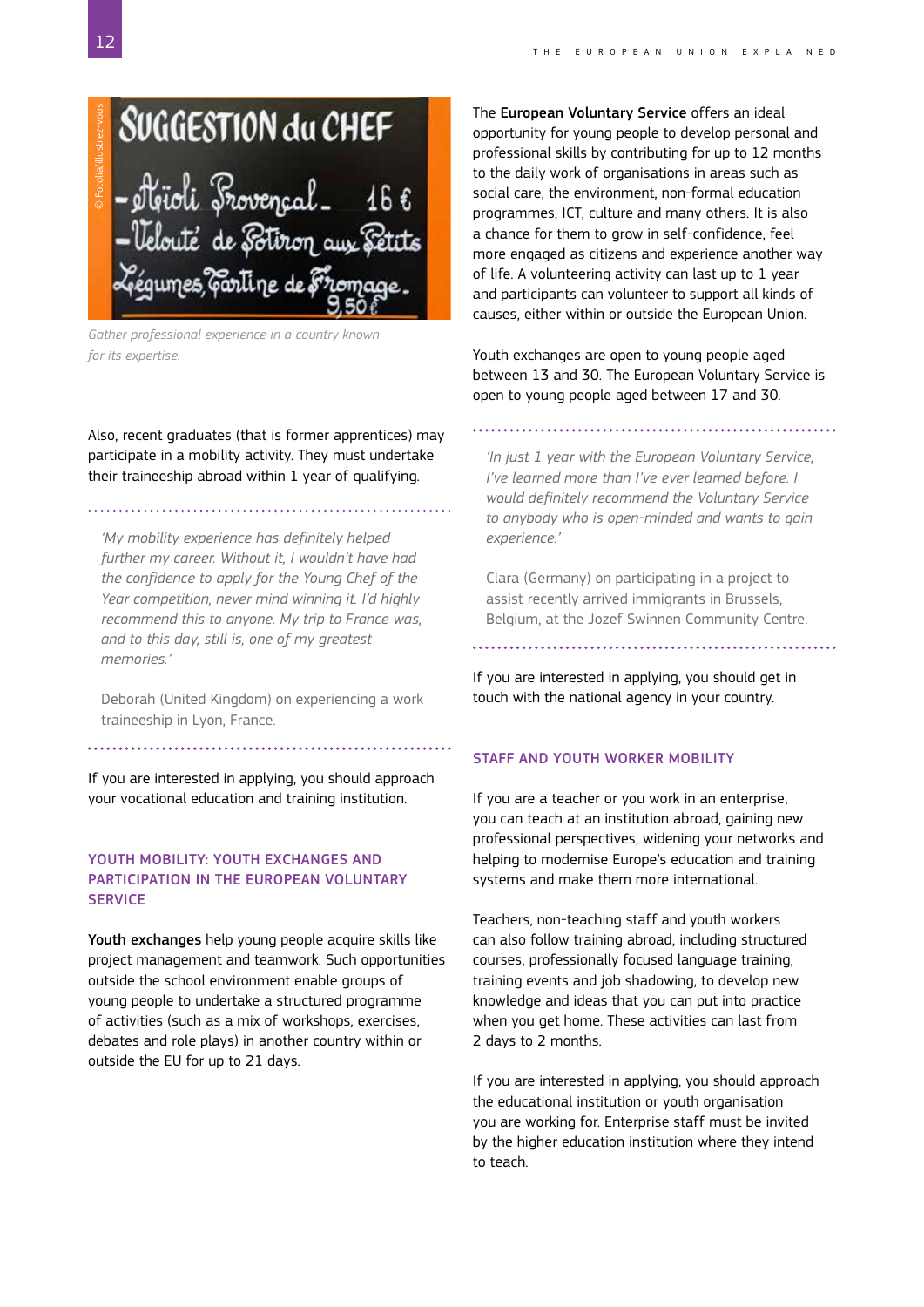

*The University of Bonn's international strategy includes the exchange of young scientists, students and administrative staff.*

*'My experience consisted of job shadowing at the Deaf Federation of Cyprus in order to learn about their activities and experiences … This experience allowed me to better understand Cypriot deaf culture, further develop my sign language competences and gain a better understanding of the learning process that has to be implemented when teaching deaf learners.'*

Christophe (France), a sign language instructor, on his job shadowing in Cyprus.

#### **Key Action 2:** support for cooperation and partnership

Are you an organisation or institution in the field of education, training or youth, wishing to work across borders with peers in your own or other sectors, or with the world of work, in order to innovate and modernise your practices?

Are you a company, research organisation, regional authority, association, socioeconomic partner or NGO wishing to cooperate with organisations or institutions in the field of education, training or youth to strengthen cooperation, transfer knowledge and implement innovative practices?

Then there are various kinds of partnership projects in Erasmus+ which may be relevant to you.

#### STRATEGIC PARTNERSHIPS WITHIN AND ACROSS THE FIELDS OF EDUCATION, TRAINING AND YOUTH AND WITH THE WORLD OF WORK

Strategic Partnership seek to develop, transfer and implement innovative education, training and youth practices through cross-border cooperation between different kinds of organisations.

To achieve these aims, Erasmus+ supports organisations active in the fields of education, training and youth from different countries. The kinds of activities which can be supported include:

- developing joint study programmes, new curricula, innovative teaching methods (for instance better exploitation of ICT) and new teaching/training materials, methods and practices (for example for languages);
- networking and peer learning to allow students and staff to study real-life cases with enterprises, aiming at developing an entrepreneurial mindset and creative thinking;
- the validation of competences acquired through non-formal and informal learning at national level by referencing them to EU frameworks and using EU documentation instruments.

How to apply: educational institutions, youth organisations or representatives of other interested organisations should contact the national agency in their country.



*E-learning allows for flexible, self-paced learning.*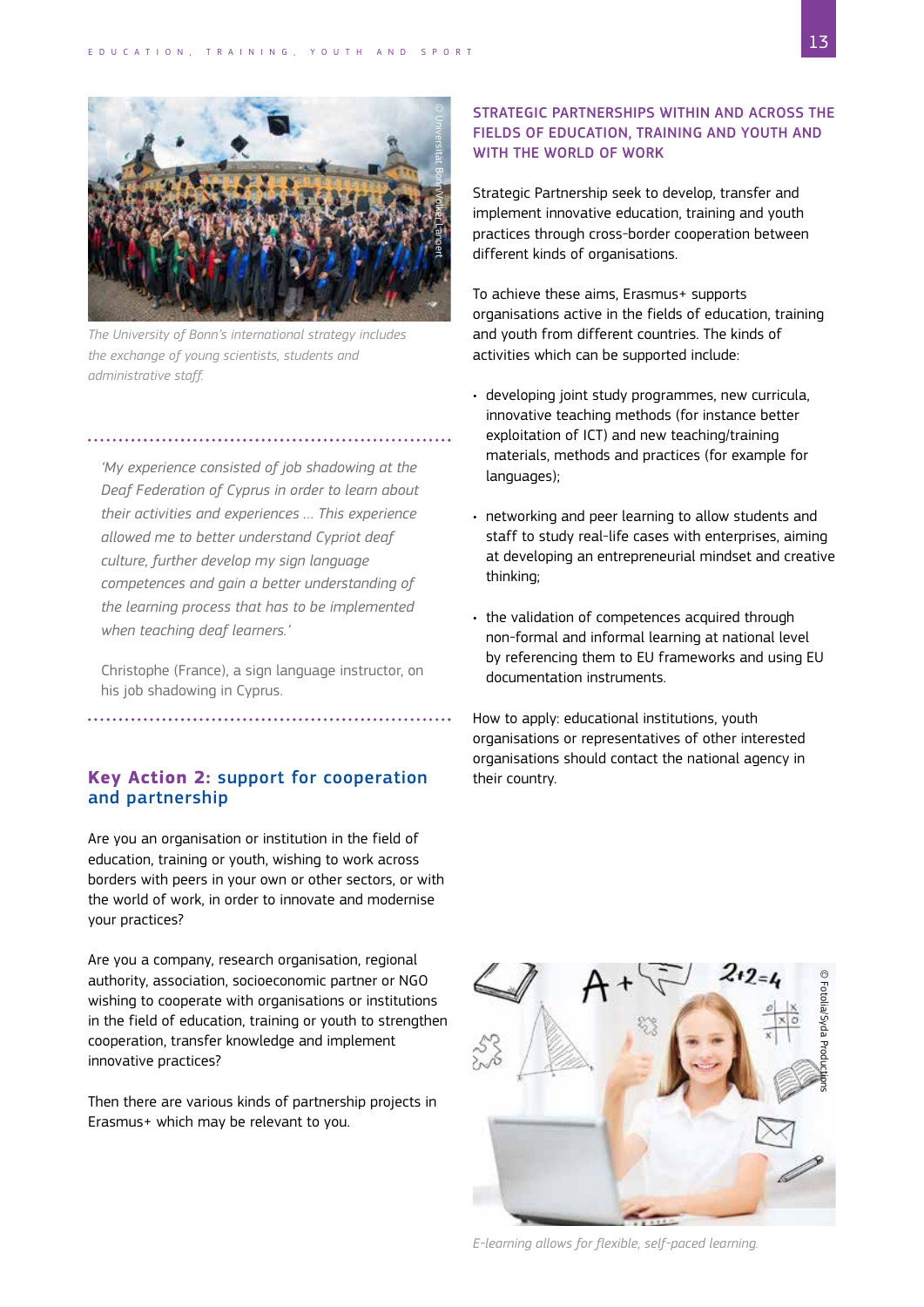

*Ready to take the jump? Acquire entrepreneurial skills at university level.*

#### KNOWLEDGE ALLIANCES: COOPERATION BETWEEN HIGHER EDUCATION INSTITUTIONS AND **ENTERPRISES**

Erasmus+ funds structured partnerships between higher education institutions and enterprises to help bridge the gap between the worlds of higher education and work. Knowledge alliances will also help to equip students and staff with more entrepreneurial skills and make higher education institutions and companies more entrepreneurial.

Knowledge Alliances can support activities addressed at:

- developing and implementing new learning and teaching methods (like new multidisciplinary curricula and learner-centred and real problem-based teaching and learning);
- creating structures for learning transversal skills and how to apply them across higher education programmes. These should be developed in cooperation with enterprises, thereby strengthening employability, creativity and new professional pathways;
- introducing entrepreneurship education as well as entrepreneurial approaches in the teaching and learning process into all disciplines; thereby providing students, researchers, staff and educators with the knowledge, skills and motivation to engage in entrepreneurial activities.

Knowledge alliances must involve a minimum of six organisations from at least three different programme countries (with at least two enterprises and two academic partners).

#### SECTOR SKILLS ALLIANCES: COOPERATION BETWEEN PROVIDERS OF VOCATIONAL EDUCATION AND TRAINING AND THE WORLD OF WORK

Business and industry think in terms of transnational supply chains and not in national ones. Sector Skills Alliances adjust curricula to this reality and help prepare young people in vocational education and training for a European labour market. Sector skills alliances aim at providing them with the skills required by their specific professions through:

- tackling skills gaps by enhancing the responsiveness of initial and continuing vocational education systems to sector-specific labour market needs;
- working to design and deliver transnational vocational training programmes and teaching and training methodologies;
- developing work-based learning (in school or companies) and apprenticeships to facilitate the transition from education to work.

Sector skills alliances must involve at least nine different organisations from at least three programme countries, including two Member States.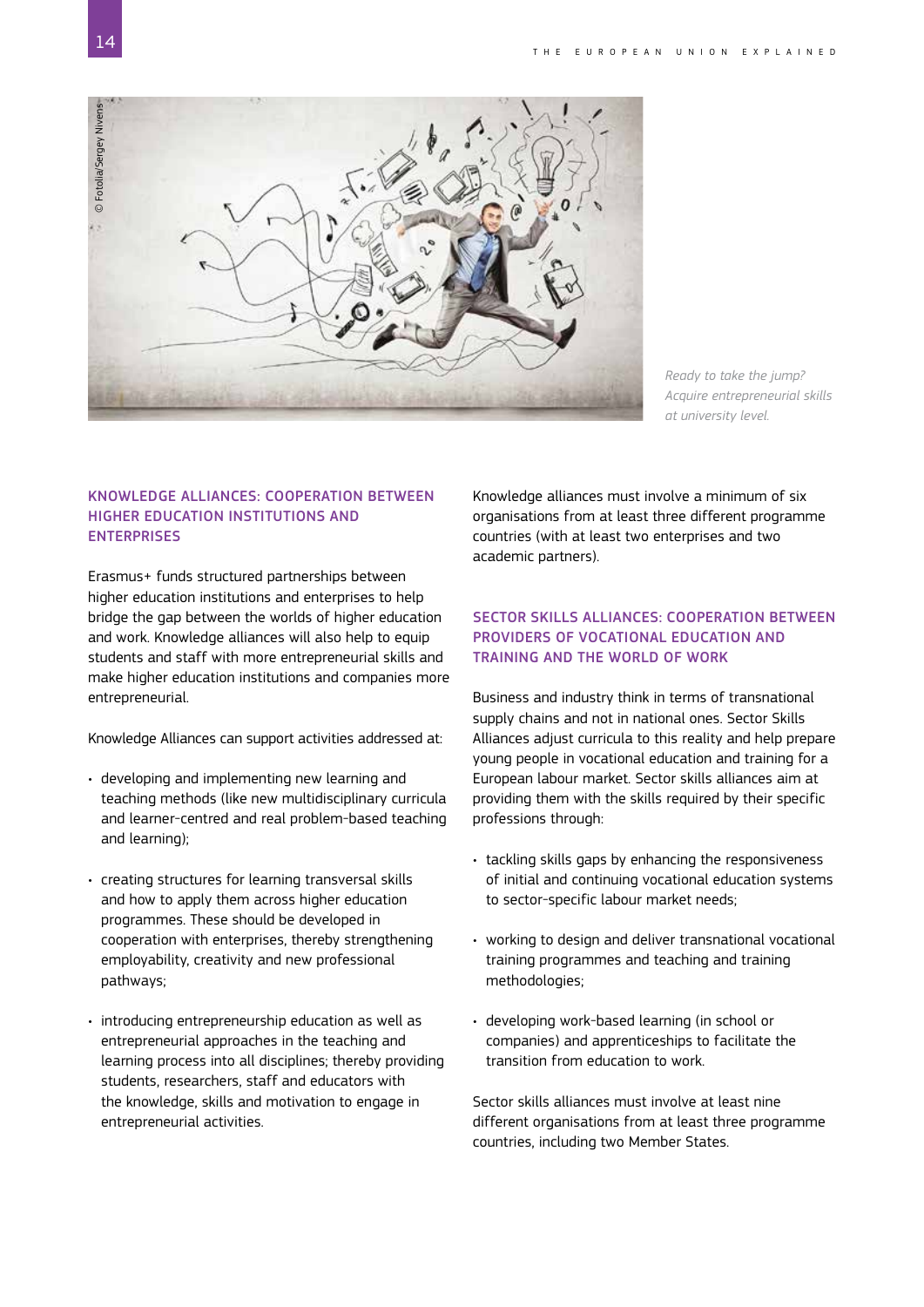#### CAPACITY-BUILDING IN HIGHER EDUCATION: COOPERATION WITH HIGHER EDUCATION INSTITUTIONS IN PARTNER COUNTRIES

Erasmus+ supports cooperation projects with higher education institutions around the world, aiming at the development and modernisation of higher education institutions in the partner countries. Partner institutions can be chosen in EU neighbouring countries, the western Balkans and Russia, as well as regions in Asia, Latin America and African, Caribbean and Pacific countries.

Future projects could include:

- joint projects developing new curricula and degrees, learning and teaching methodologies, staff development, quality assurance, new governance and management structures and processes;
- projects for developing structural reforms at national level with support of authorities in partner countries (for example policy modernisation, governance and management of higher education systems).

#### **CAPACITY-BUILDING IN THE FIELD OF YOUTH: COOPERATION WITH YOUTH ORGANISATIONS IN PARTNER COUNTRIES**

Erasmus+ supports cooperation projects between organisations active in the field of youth around the world. These projects aim to improve the quality and recognition of youth work, non-formal learning and volunteering in different regions of the world particularly in developing countries.

Examples of activities include:

- cooperation, networking and peer-learning among youth organisations;
- working together to raise awareness and recognition of volunteering and non-formal learning in partner countries;
- developing and implementing good practices and tools for the professional development of youth workers and trainers.
- youth exchanges, volunteering abroad and mobility of youth workers.

#### ONLINE TOOLS FOR SCHOOL TEACHERS AND ADULT EDUCATION

**eTwinning** supports and reinforces cooperation between schools by providing support, useful tools and a place to work together online. eTwinning can be used to support mobility projects or strategic partnerships, or to collaborate online.

In addition, eTwinning contributes to the professional development of teachers and staff by offering online learning materials and networking opportunities throughout Europe.

All schools and preschools in the programme countries are welcome to use eTwinning at any time by registering in the eTwinning portal: [http://www.etwinning.net](http://www.etwinning.net/)

**EPALE** (Electronic Platform for Adult Learning in Europe) is an online space in which policymakers, educators, stakeholders and anyone involved in providing adult education can exchange information and ideas, or showcase and disseminate methods of good practice in adult education. It creates communities of adult education staff across the EU. The platform will be available by the end of 2014.

#### **Key Action 3:** support for policy reform

Erasmus+ supports activities aimed at achieving the goals of the Europe 2020 strategy, the Education and Training 2020 strategic framework and other sector-specific strategies such as the Bologna process in higher education. These activities involve evidence gathering, studies and analyses on particular themes or countries, cooperation projects between public authorities or major organisations, and consultations with governments and citizens' organisations. They also encourage meetings between young people and decision-makers in the context of the Structured Dialogue with youth.

The activities are intended to improve the quality and efficiency of education, training systems and youth policies, promote commitment to policy reform, awareness-raising, mutual learning, transnational cooperation, develop knowledge and encourage the active participation of young people in democratic life.